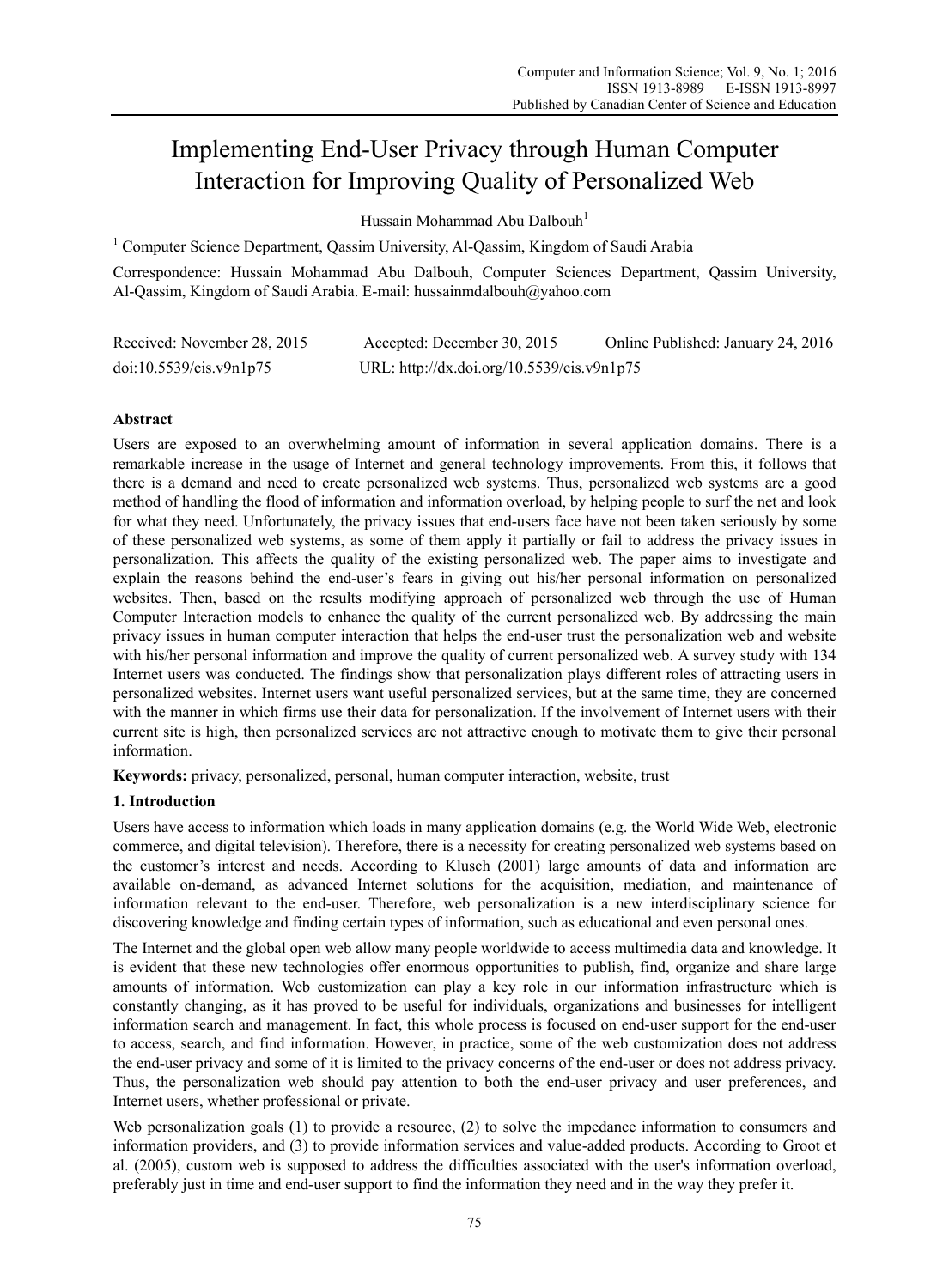The impacts of the increasing globalization of information overload have created a large amount of network resources, regardless of the end-user privacy, due to fears that the end user will not give his/her personal information at these sites. However, in practice, the personalization web is lacked concern in terms of end-user privacy. It on the web means that the site assures users that their personal information is not used and shared by anyone else using this site and keeps this data secured and protected. Indeed, as shown in some empirical studies (i) people who refuse to give information (personal) to a personalization web are estimated at 82%, (ii) those who never give personal information to a personalization web are estimated at 27%, and (iii) providing wrong or fake information to a personalization web, when they are asked to record the value, was 30%. Due to the weakness of most websites and personalization's web, existing operations with the end-user privacy and preferences should be customized. Iachello and Hong (2007) explain that privacy is becoming a critical element of the design of interactive systems in different areas, such as health services, office work, electronic commerce, and personal communications (International Labour Organization, 1993; U. S. Department of Health and Human Services, 2003; Cranor, 2003).

An important stream of Human Computer Interaction (HCI) research is Computer Supported Cooperative Work (CSCW). HCI began by examining largely single-user applications and systems. Starting in the late 1980s, CSCW began as a counter-effort to consider collaborative computer use. Although this subarea of HCI began in the consideration of cooperative or collaborative work, it quickly grew to include many different forms of coordination and social organization. It also grew to include many levels of analysis, from small groups to Internet-scale systems, and many types of activity, including work, entertainment, chat and other communication activities, and the like. Privacy is, in fact, the contrapositive of this research interest, it is what happens when many people can share data, some without their knowledge and as such has become a research interest in its own right within CSCW. Privacy can be a key aspect of the user experience with computers, online systems, and new technologies. Knowing what to consider about users and their views of computer systems can only improve privacy mechanisms.

## **2. Personalized Website System**

#### *2.1 Introduce the Problem*

There is tremendous amount of information available on the Internet due to exponential growth of the World Wide Web. Users are now provided with more information than ever and it has become difficult for them to find the relevant or interesting information in the web page because of this information overload. The website customization leads to power and success because it affects how quickly end-user can find what they are looking for and find more relevant and interesting information easily. There is an important need to rely on the power of computers for information, data collection and web personalization to aid in classification and data management. This resulted in information flooding and created a new need: People need more help to get the right information; namely, the information that is relevant and attractive to them. A possible solution to address the described issue is by personalization, building information systems flexible to the user, assuring him that only information that is interesting to the user is retrieved and offered in a way appropriate to that user.

#### *2.2 Problems*

In recent years, this has led to the development of various personalization systems and increased their benefits, such as people surfing the Internet every day to look for a specific kind of information described (Kobsa, Koenemann, & Pohl, 2001).

In order to have a successful and effective personalized system, it is required that one should be familiar with the personal information and understand the user's need. However, people are more concerned about their privacy when they are asked to provide their personal information on the Internet, necessitating an increase in the trust from the end user in these personalization systems.

The impacts of the increasing globalization on the information overload have led to the creation of a lot of websites and personalization's web without considering the end-user privacy. This has caused fears in the end-user, resulting in not giving out his/her personal information in these websites. For example, "a meta-study of 30 surveys has shown that Internet users strongly dislike the collection and use of personal data" (Teltzrow & Kobsa, 2004). This example shows that a number of end-users do not like to share their personal information on the Internet. A major obstruction for user-adaptive e-commerce (Culnan & Milne, 2001) and a more wide-spread use of personalization (Leathern, 2002) corresponds with these privacy concerns. So far, the web privacy statements are currently being written in such a way that they do not want them to be read by the users. "Whereas 76% of respondents indicated that they find privacy policies very important" (Department for Trade and Industry, 2001), lately it has been discovered that users do not pay any attention to it. Kobsa, Koenemann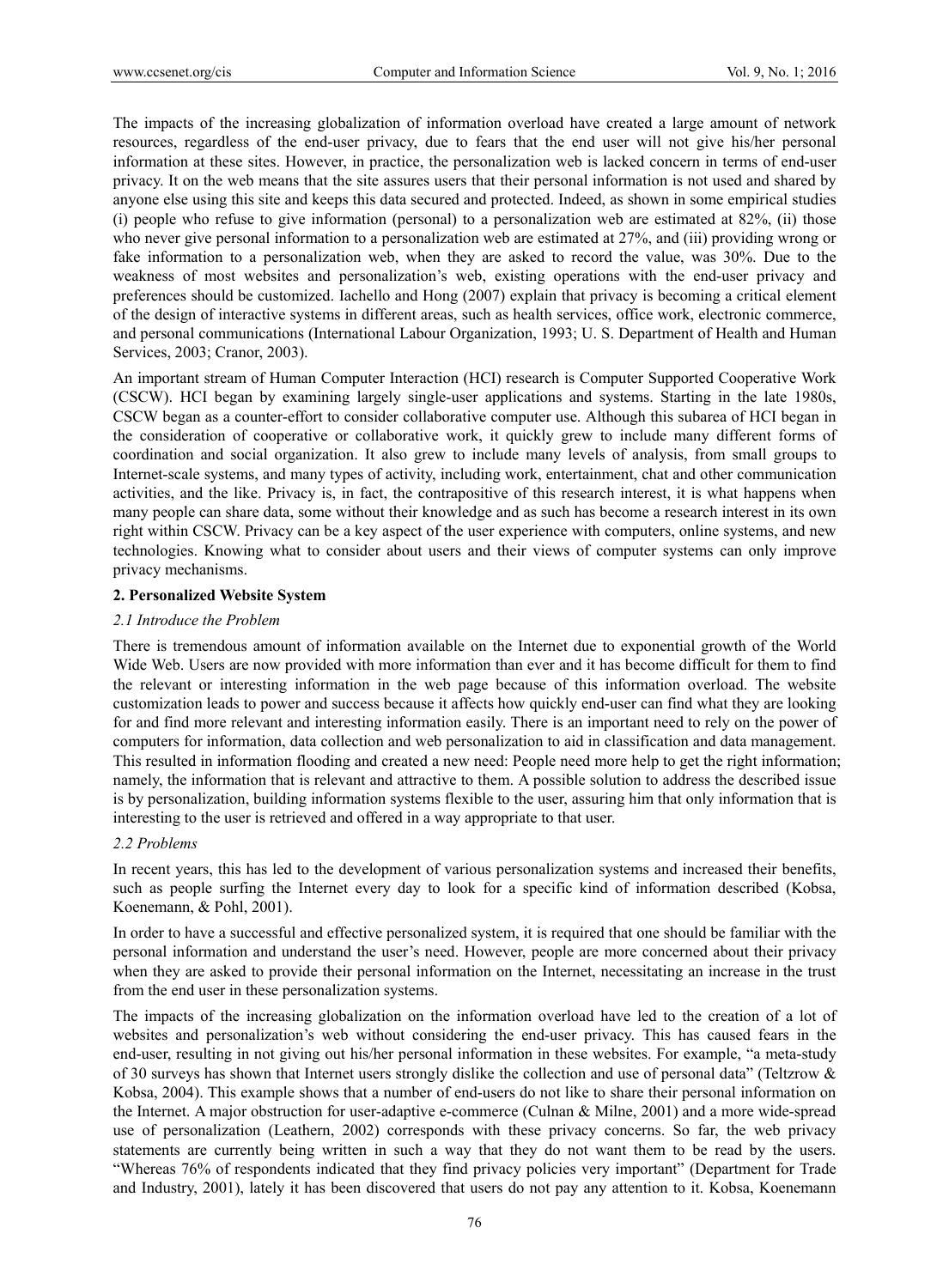and Pohl (2001) gave an example of a company that aimed at plugging the Web Search Engine gap, featured in a 60-minute segment (Excite@home) on Internet privacy. It showed that out of 20 million unique visitors, only 100 accessed the privacy pages of the company. Many site managers claimed that the users who read the privacy policies were less than 1%.

Unfortunately, the privacy issues that end-users face have not been taken seriously by some of these personalized web systems. (Wang & Kobsa, 2007) Personalized systems need to care about the privacy concerns of the user. According to Bettina and Teltzrow (2005) the existing systems are based on relatively complex syntactic methods, which skip a lot of information during the description of the references. All the existing personalization techniques select recommendations based on syntactic instruments, which lead to missing out on big amounts of information regarding the user's preferences. Wang and Kobsa (2007) indicate that the existing approaches have weaknesses, in terms of a flexible, efficient and scalable solution which respects privacy limits that may vary among users.

## *2.3 Purpose of the Study*

End-users are very concerned about their privacy. They expect benefits in exchange for their personal data, such as free goods or services, or even non-monetary incentives, such as not having to watch ads. End-user also want companies to be transparent about what information they collect and how it will be used. Above all, end-user want to be in control of their personal information. That means having to "opt out" or turn off the flow of information from companies. To focus on this dilemma, some key factors should be considered for influencing the willingness of consumers to share personal data, including the general attitude of privacy in data collection of specific data types (Ackerman, Cranor, & Reagle, 1999; Spiekermann, Grossklags, & Berendt, 2001), reputation of the site (Earp & Baumer, 2003; Teo, Wan, & Li, 2004), the types of data collected (Ackerman, Cranor, & Reagle, 1999), intended use of the data, the recipient of the data (Cranor et al., 2002) along with the benefits, the presentation and design of personalization and privacy policy (Hui, 2004; Patrick & Kenny, 2003).

This collection of personal preferences enhances the crucial role of trust (Culnan & Armstrong, 1999; Jarvenpaa et al., 2000). Indeed, misuse of these data-mining technologies can have a major strategic impact on a company, damaging its reputation and limiting the amount of trust it can foster in relationships with customers (Bloom et al., 1994). The main problems that need to be investigated in this study: (i) people not giving out their personal information, (ii) personalized web not consideration the end-user privacy, (iii) the personalized web not consideration the user's preferences. This paper aims to explain the reasons behind the end-user's fears while giving out his/her personal information on personalization web and websites. Then, based on it modifying the approach of personalized web through the use of Human-Computer Interaction models to enhance the quality of the current personalized web. By addressing the main privacy issues in human-computer interaction that helps the end-user trust the personalization web and website with his/her personal information and improve the quality of current personalized web.

#### *2.4 Motivations and Study Questions*

There is much publicity about delivering personalized services over the web and the stakes are high for vendors selling related products. In spite of that, important questions that persist in the mind of end users are unanswered. For example, is web personalization an effective marketing strategy to attract users? What are the factors motivating users to a personalized website? How can addresses privacy concerns in human computer interaction to increase end users trust?

From understanding of the impact of web personalization is inconclusive. Thus, this study is to conduct a survey to address the above questions.

The paper is organized as follows: Section 3 provides the background and literature review. Section 4 presents the methodology and hypotheses development. Section 5 Personalized user privacy application design. Section 6 discusses the results of this study. A conclusion is presented in the last section.

## **3. Related Work**

Customization has been associated with desktop applications. Many desktop applications have customizable menus and tool bars, with options that the user can pick from to customize their environment. In many ways, web customization achieves the same basic goals as traditional customization, making an interface better suit personal need. Yet the web's unique platform and culture bring about several differences from traditional customization. Some of the barriers to desktop customization are not as prevalent on the web; the types of changes that user make on the web are different, and the customization on the web is driven by a wider set of the motivations.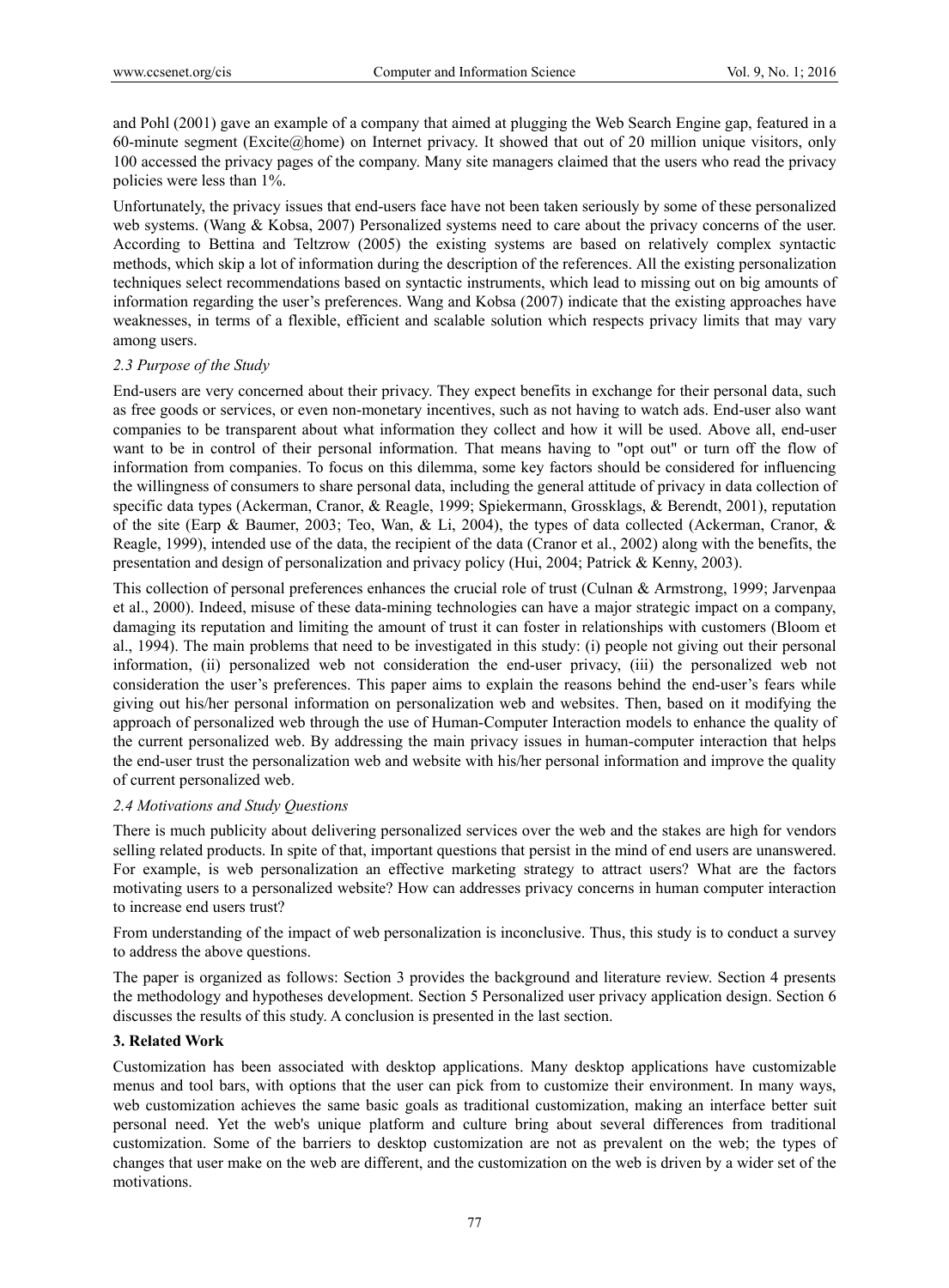Web personalization means providing the users with their needs without asking them directly for it (Eirinaki & Vazirgiannis, 2003). Click-stream analysis, collaborative filtering, and data mining are examples of technologies that are lately applied in websites with the aim of trying to offer web personalization to users. This view has been supported in the works of Bamshad (2007) explained that the following techniques are applied to monitor the user on the website, such as, the links that have been clicked and the products that have been checked, to help the website identify the user's interests with the purpose of personalizing his/ her needs in the website.

One of the well-known techniques applied on websites known as the delivery of content, which is divided into customization and automatic personalization, the difference between them being who will be in control of the profile creation and the interface elements, was explicated by Bamshad, Robert and Jaideep (2000). Klaus, David and Andreas (1999) demonstrated the difference between Customization and Personalization. Customization is allowing the users to have full control to choose, design, and reorganize the page manually based on their preferences, and what they would like to see on the website, based on the given and built options on the website, such as MySpace (www.myspace.com). Automatic personalization is quite the opposite, because it observes the user's actions as well as the given information on the website profile to recognize his/ her needs. It then automatically creates a page, which can be easily updated from time to time to facilitate producing a page which meets the user's desire, for example, Amazon (http://www.amazon.com).

Lately, automatic personalization has become more applicable then customisation in most web browsing activities. "Web personalization can be described as any action that makes the Web experience of a user personalized to the user's taste", as stated by Bamshad, Robert and Jaideep (2000). Browsing the Internet for specific information or for example purchasing a book from Amazon.com could be the experience, where mapping the user preferences in his/ her profile depends on the methods used to create this profile or the type of chosen data. For the purpose of making predications, specific types of algorithmic approaches are used.

In a study of the WordPerfect word processor for Windows, Page et al. (1996) describe five types of customization found on the desktop. Most common was (1) setting general preferences; then (2) using or writing macros to enhance functionality of the application; (3) granting easier access to functionality, typically by customizing the toolbar with a shortcut; (4) "changing which interface tools were displayed," for example, showing or hiding the Ruler Bar; and (5) changing the visual appearance of the application. These categories are certainly relevant to web customization. In fact, the customizations encouraged by end user programming are most strongly associated with enhancing functionality and granting easier assess to existing functionality.

Wendy Mackay studied (1991) a community of customization around a shared software environment, MIT's Project Athena, and identified four classes of reasons that users customized. The top technological reason cited was that "something broke," so that the customization was actually a patch. The top individual factors cited were first that the user noticed they were doing something repetitively and second that something was "getting annoying." All of these reasons can be found in web customization as well.

# *3.1 Applying Human Computer Interaction to Privacy*

To address the end user's privacy concerns, the study of Berendt and Teltzrow (2005) aimed at improving the web personalization proposals (the quality and performance), and gave more attention to the privacy problems of the user. Recently, many approaches have been available. (Abrams, 2003, Patrick & Kenny, 2003; Cranor, Arjula, & Guduru, 2002) applied some proposed and adoptable solutions in order to improve the privacy of the end-user in web personalization. Data type and User data are used to describe it logically. The policy can be measured and a user can be reviewed. The text of the privacy policy can sometimes be quite long (which could be too general or there may be too many technical words) and this could be a problem at times. Users are not willing to spend so much time in something they do not understand, and this is a fact that was proven by many studies, as shown in this report.

P3P Preference Exchange Language (APPEL) was recommended to overcome the abovementioned problem, the Worldwide Web Consortium (W3C, http://www.w3.org/) recommends (W3C, a P3P Preference Exchange Language 1.0 (APPEL1.0) (http://www.w3.org/TR/P3P-preferences/) and the Platform for Privacy Preferences (P3P) (W3C, The Platform for Privacy Preferences 1.0 (P3P1.0) rules P3P is a language based XML, which provides a platform for service providers (running sites of adaptation) to express their privacy policies. Appel is a similar language that allows users to express their privacy preferences.

Abrams (2003) prepossessed a non-technical approach to communication privacy. They are alternatives to the privacy statements of long and legalistic ones. Abrams (2003) suggested a layered approach which consists of a short-term brief to the standard term which highlight very important information, and which was easy to follow.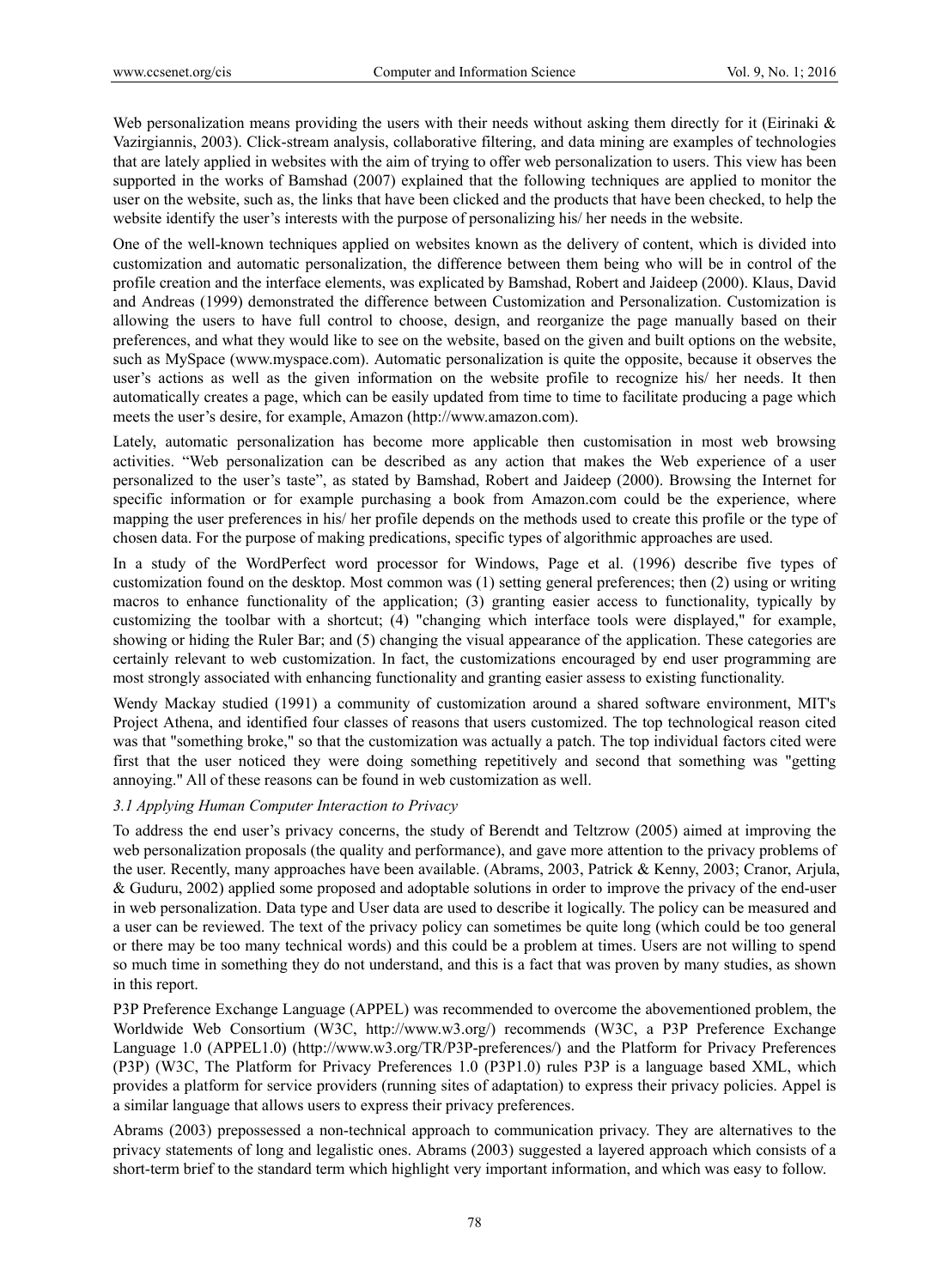Patrick and Kenny (2003) dealt with communications privacy options on Data Protection in the European Directive. Since the start of the Directive, four guidelines were drawn by the authors for effective design, namely, HCI interface data protection, understanding, consent, awareness and control. Privacy of communication has suggested several browser-based approaches to the user. The AT & T Privacy Bird (http://www.privacybird.com; Cranor, Arjula, & Guduru, 2002) enables users to determine privacy first choice, compare privacy policy sites, P3P-encoded and was warned that this policy does not meet its standards. The latest versions of Internet browsers, such as Mozilla, enabled the users to determine specific limited P3P the privacy preferences and compare them to the visited sites. Nevertheless, these approaches suffer from the following limitations:

- They ask the users to make upfront privacy decisions, regardless of the situation in specific websites or individual pages.
- They do not improve any basic understanding of privacy settings for the users.
- They do not give any information about the benefits once the users provide them with the requested data.

Design teams have got a good help from Man-machine interaction to meet the challenges for protecting the personal information and the user's privacy. HCI can provide the power needed to help and understand many privacy concepts which the people need.

Westin (1967) describes four states of privacy: "solitude, privacy, anonymity and reserve". These standpoints can characterize differing privacy viewpoint. For instance, it was argued by some researchers that privacy is a fundamental right. On the other hand, Moor (1997) claims that "privacy is not a core value on par with life, security, and freedom", and is just an instrumental right to help people protect and secure their personal data.

It obvious that Human Computer Interaction is uniquely suited to help design teams manage the challenges brought by the need of protecting privacy and personal information as:

- HCI can help understand the many notions of privacy that people have.
- Concept of tradeoff is implicit in most discussions about privacy.
- Privacy interacts with other social concerns.
- Privacy interacts with other social concerns, such as control, authority, appropriateness, and appearance.

This study aims to help people to use the Internet and look for a specific kind of information, such as, educational information or even personal information. Besides this, it assures privacy to the end-users by applying it in a personalized web, with concern for the user preferences. It also aims to increase the trust by the end-user in personalized web through using of Human-Computer Interaction models, which reflects the performance and the quality of the personalized web.

#### **4. Methodology and Hypotheses Development**

Apart from the technology-related factors, prior Information System (IS) research also explores ethical issues related to personalization (Kramer et al., 2000; Stewart & Segars, 2002; Volokh, 2000). Users face a dilemma. Although they demand more personalized services, they are increasingly concerned about privacy infringements and how their information is being used by online firms. Users are concerned about how their purchase histories and navigation behaviours are analyzed and whether this information may be abused (Nash, 2000; Pitkow et al., 2002). Thus, we anticipate that users' concerns will affect for giving their personal information to a personalized website.

Trust, as previously discussed, refers to the consumer beliefs about certain characteristics of the supplier (The reputation of website operator, The design of a website, The presence of a privacy statement or policy, The presence of a privacy seal and Positive experience in the past) (Gefen et al., 2003). As described in the literature review, it shows that there is an effect of trust on increasing willingness of users to share personal information. Lin and Wang (2006) also proved that trust has a positive effect on increasing willingness of users to share personal information. Customers who cannot trust a personalized websites systems will not be willing to give out their personal information, even though they are satisfied with the product/services provided. In light of the above research the Hypotheses are proposed as below:

- Hypothesis 1: Privacy concerns discourage a user for giving personal information to a personalized website.
- Hypothesis 2: Website designs often rely upon the willingness of users to share personal information in order to function effectively.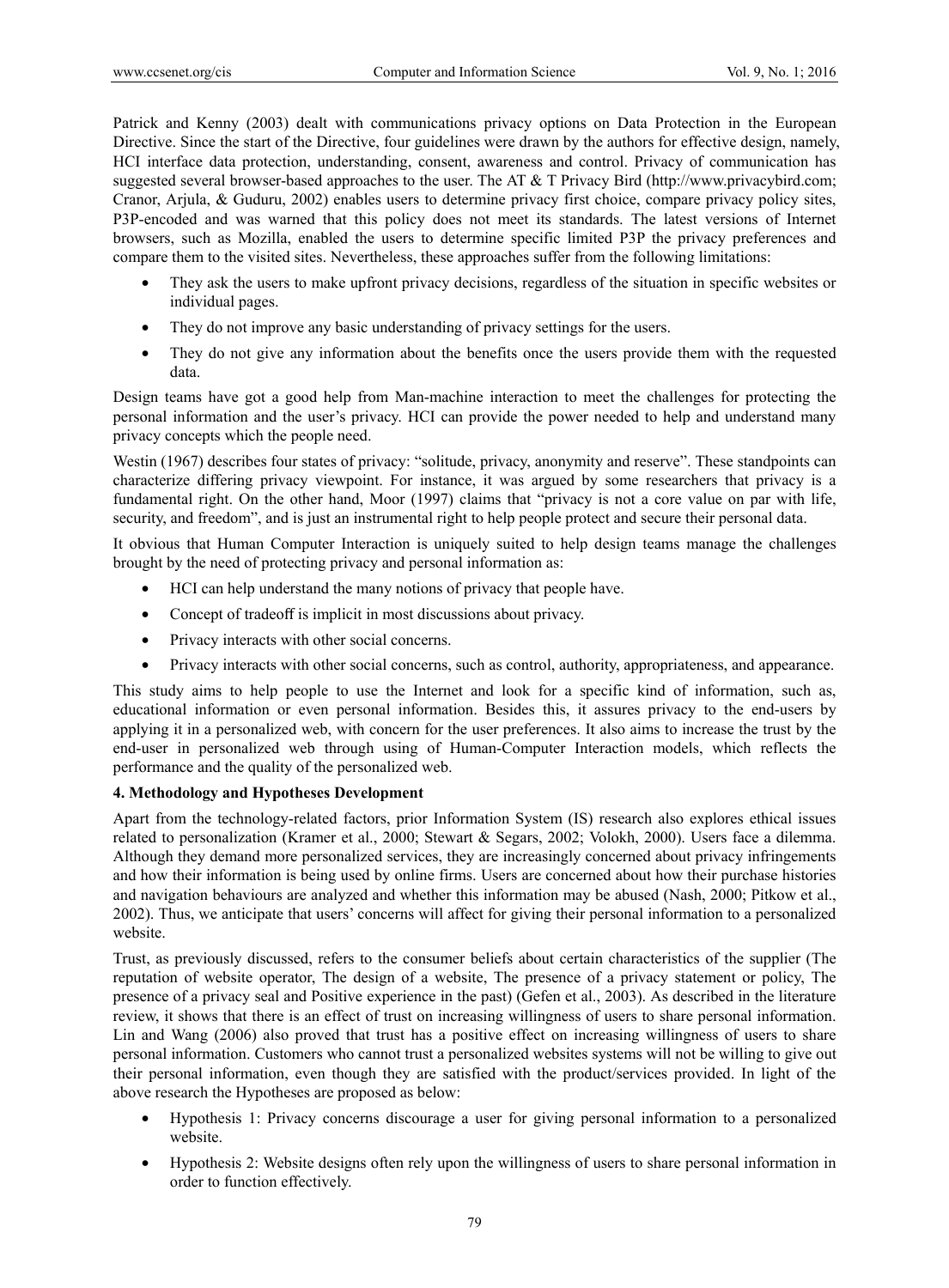- Hypothesis 3: Trust has a positive influence on users for giving personal information to a personalized website.
- Hypothesis 4: There is a significant influence of a websites design to increase willingness of users to share personal information.
- Hypothesis 5: There is a high impact and influence between factor "hours online per week" and willingness to share personal information.

These hypotheses were tested using a survey. Items used to measure the constructs were adopted from previous research. Privacy concern was operationalized as the control over the collection and usage of information.

#### *4.1 Sampling*

The sampling procedure that was adopted in this study for data collection was a random sampling method through questionnaire survey with a pre-planned sample size of 134 respondents. The total number of respondents in the study was 153. The number of valid responses was 134. The sample consisted of 71 males and 63 females and 84 were in the age group 18-29. The most of the respondents answered that their job title is student. The use of a student convenience sample was appropriate for a number of reasons. Firstly, as this study relates directly to end users, it is deemed appropriate that participants be users of the Internet. Furthermore, as "the likelihood that an adult is an Internet user decreases dramatically with age" (ABS, 2000) and as adults aged 18 to 24 hold the highest Internet usage rate (74%) consumers from within this age. students are regular users of the Internet for communication, research and the accessing of university online learning materials, this group represents a potential target. Secondly, in experimental research, the researcher is less concerned about projecting or predicting and is more concerned about testing for the existence of an effect (Kardes, 1996).

## *4.2 Data Analysis and Finding*

#### 4.2.1 Participants

The sample consisted of 71 males and 63 females and 84 were in the age group 18-29. Respondents consisted of 134 that were selected through a random sampling. The demographic profile of the respondents is 73 of respondents are in Malaysia, 26 of respondents are in France, 13 respondents are in USA, 9 respondents are in Philippine, 13 from other countries. Thus, the study shows mainly the views of people from Malaysia. The age of 84 of respondents are in the range from 18 to 29, in the range from 30 to 39 are 17 of respondents, less than 18 are 4 of respondents, 50 or older are 12 of respondents, in the range 40 to 49 are 15 of respondents and 2 respondents in other range.

## 4.2.2 Reasons for not Giving Personal Information

The main focus of the survey is to investigate that end-users would be willing to give out their personal information to personalized web systems.

Item "Would you give your personal information to a website if you know that the reason behind collecting it is to create personalized pages for you that meet your needs and interests" was formatted with simple yes (I would give my personal information to a website) vs. no (I would not give my personal information to a website) and the respondents who respond no (I would not give my personal information to a website) asked to specify the reasons why they not given their personal information to a website. Total numbers of 134 respondents were obtained from the distributed questionnaire, where it is distributed randomly. 43.0% of respondents answer "yes", 57.0% answer "no". The details are in Table 1.

| Willing to disclose personal information Frequency Percentage |     |                 |
|---------------------------------------------------------------|-----|-----------------|
| Yes                                                           | 58  | 43%             |
| No                                                            | 76  | 57 <sub>%</sub> |
| Total                                                         | 134 | $100\%$         |

Table 1. Willing to disclose personal information

This analyses in this paper focus on the subset of respondents who are would not give their personal information to a website (i.e., the 57% would not give my personal information to a website).

76 respondents (57%) who respond "no" (I would not give my personal information to a website) are asked to specify the reasons why they not given their personal information to a website. 7 of respondents had not given any specification of the negative reasons. 27 of respondents responded that they do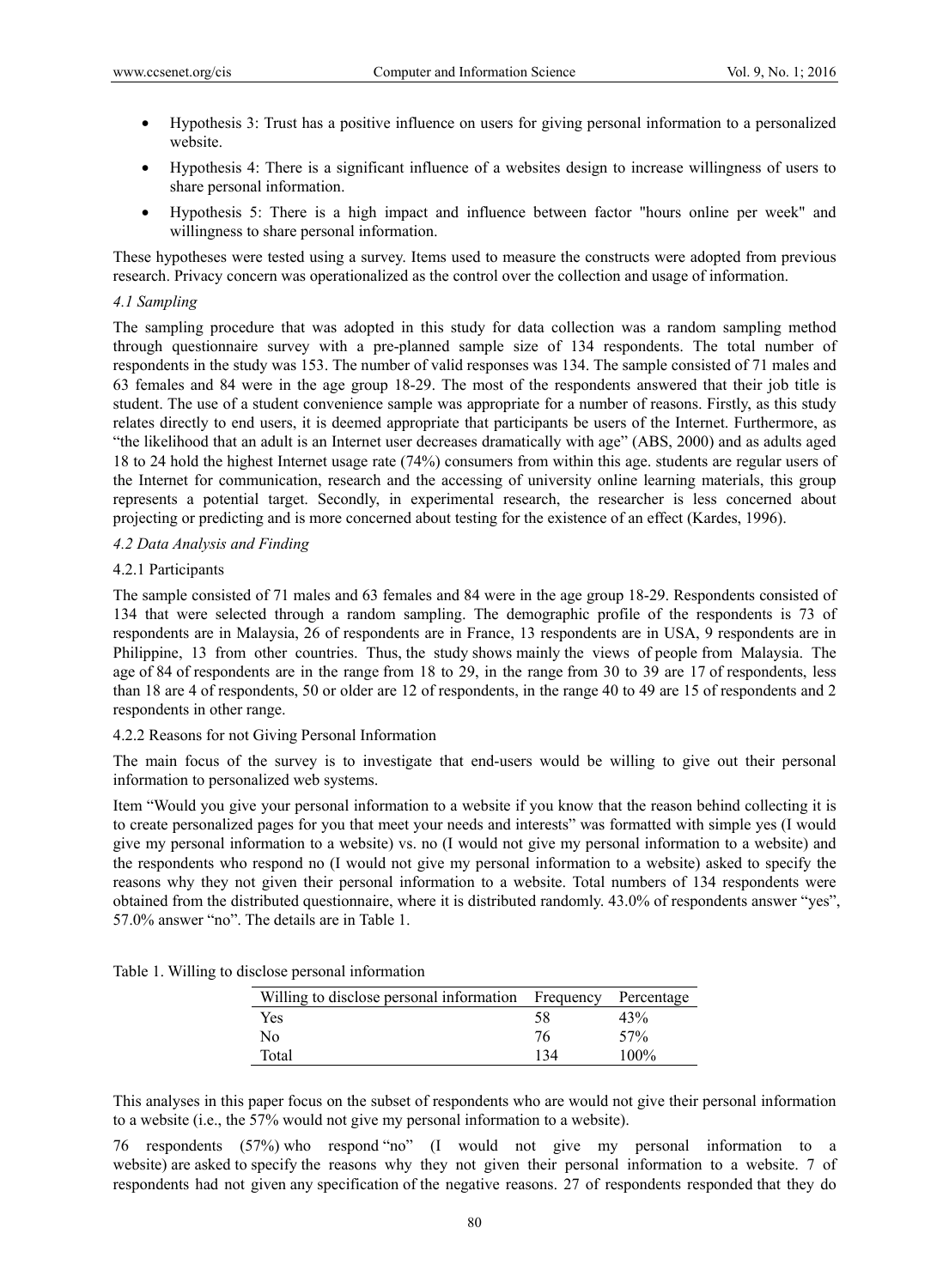not trust websites. They expressed their distrust with different words such as: *"Do not use such websites", "I decide what meets my interests, not an algorithm"* and *"I want to control my own information".* 42 of respondents who refuse to share personal information because of concerns about their privacy explanations are more specific such as: *"Privacy", "Privacy concerns", "To afraid of unsolicited emails"* and *"I would suspect that this would lead to attempts to sell me something".* 34 of respondents, who refuse to share personal information because of concerns about their privacy, specify the reasons why they not given their personal information to a website responded that, they need more information about the website to make a decision whether to give out their personal information or not. They explanations such as: *"Not immediately, I would try to see if the website is trustworthy, for instance, do they have a trusted ssl certificate", "It depends on how reliable it may appear to me this website", "I need to know more details about the purpose"* and *"Depends".* 5 of respondents are concerned about the security of their personal information, for example, if there is a hacker attack. Finally, 3 respondents is concerned about the *identity theft*. The details are in Table 2.

Table 2. Respondents who will not giving personal information

| Respondents Comments                                     | Frequency | Percentage |
|----------------------------------------------------------|-----------|------------|
| No (not given any specification of the negative reasons) |           | 17%        |
| No (do not trust websites)                               | 27        | 33%        |
| No (because of concerns about their privacy)"            | 42        | 50%        |
| Total                                                    | 76        | $100\%$    |

#### 4.2.3 Time Spend on the Internet per Week

Item "How much time do you spend on the Internet per week" was formatted with simple (Less than 1 hour, 1-5 hours, 6-10 hours, 11-20 hours, 21-30 hours and more than 31 hours). Total numbers of 134 respondents were obtained from the distributed questionnaire, where it is distributed randomly. (56) 42.0% of respondent's answer more than 31 hours they spend time on the Internet per week and (31) 23% spend between the ranges 11-20 hours on the Internet per week. The details are in Table 3 and Figure 1.

Table 3. Time spend on the Internet per week

| Time spend on the Internet per week Frequency |     | Percentage |
|-----------------------------------------------|-----|------------|
| Less than 1 hour                              |     | 6%         |
| 1-5 hours                                     | 16  | 12%        |
| $6-10$ hours                                  | 14  | 10%        |
| $11-20$ hours                                 | 31  | 23%        |
| $21-30$ hours                                 | 9   | $7\%$      |
| More than 31 hours                            | 56  | 42%        |
| Total                                         | 134 | 100%       |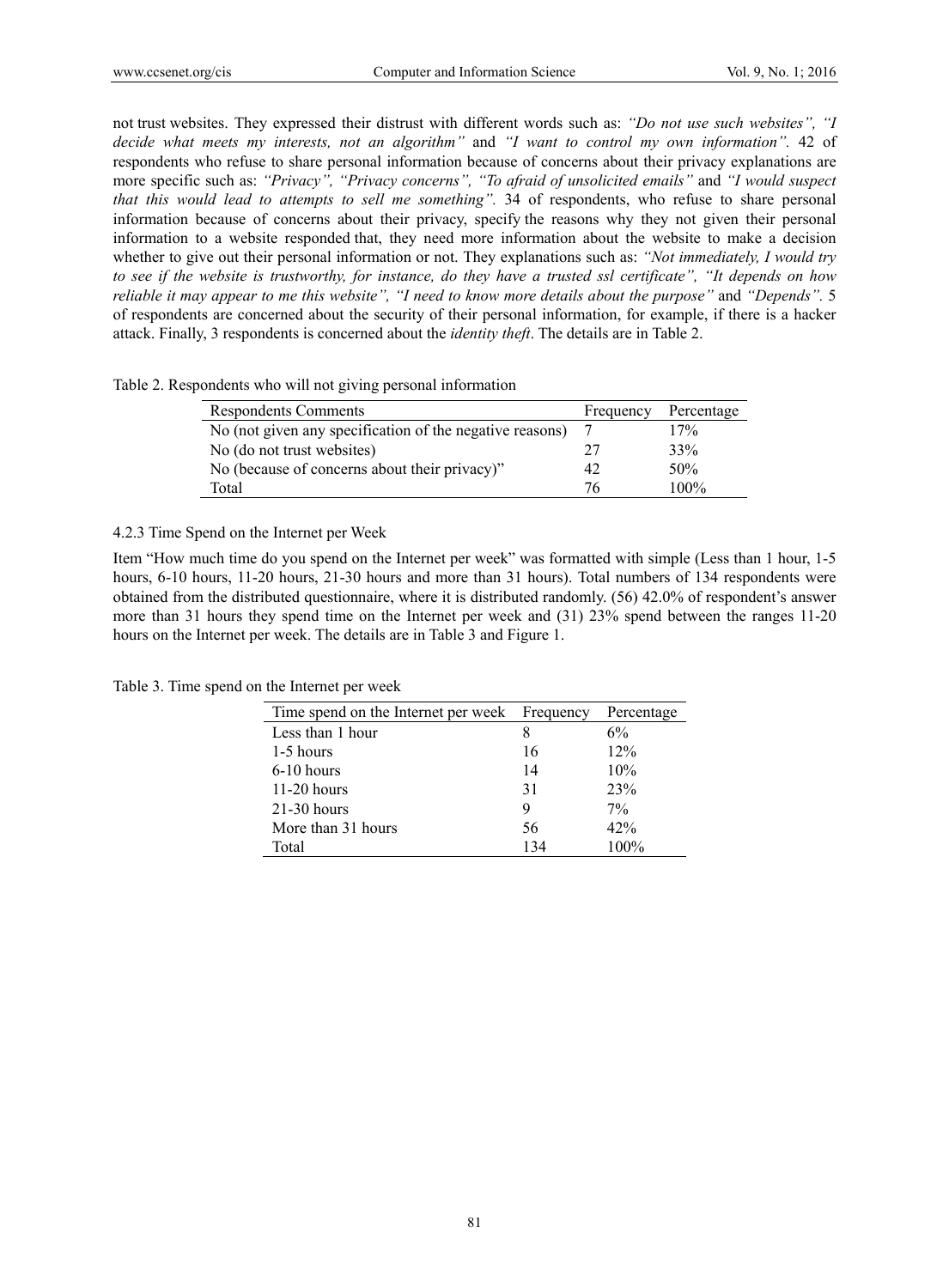

# *Time spend on the Internet per week*

Figure 1. Time spend on the Internet per week

The link between "Time spend online per week" and "Willing to give out personal information to personalized websites systems". Total numbers of 58 who willing to give out their personal information to personalized websites systems respondents were obtained from the distributed questionnaire, where it is distributed randomly. Less than 1 hour (2) 4.0% of respondent's willingness to share personal information, 1-5 hours (3) 5.0% willingness to share personal information, 6-10 hours (4) 7.0% willingness to share personal information, 11-20 hours (8) 14.0% willingness to share personal information, 21-30 hours (2) 3.0% willingness to share personal information. More than 31 hours (39) 67.0% willingness to share personal information, the details are in Table 4 and Figure 2.

| Willing to give out their personal information vs Frequency |    | Percentage |
|-------------------------------------------------------------|----|------------|
| Time spend on the Internet per week                         |    |            |
| Less than 1 hour                                            |    | $4\%$      |
| 1-5 hours                                                   |    | $5\%$      |
| $6-10$ hours                                                | 4  | $7\%$      |
| $11-20$ hours                                               | 8  | 14%        |
| $21-30$ hours                                               |    | 3%         |
| More than 31 hours                                          | 39 | 67%        |

Total 58 100%

Table 4. Willing to give out their personal information vs Time spend on the Internet per week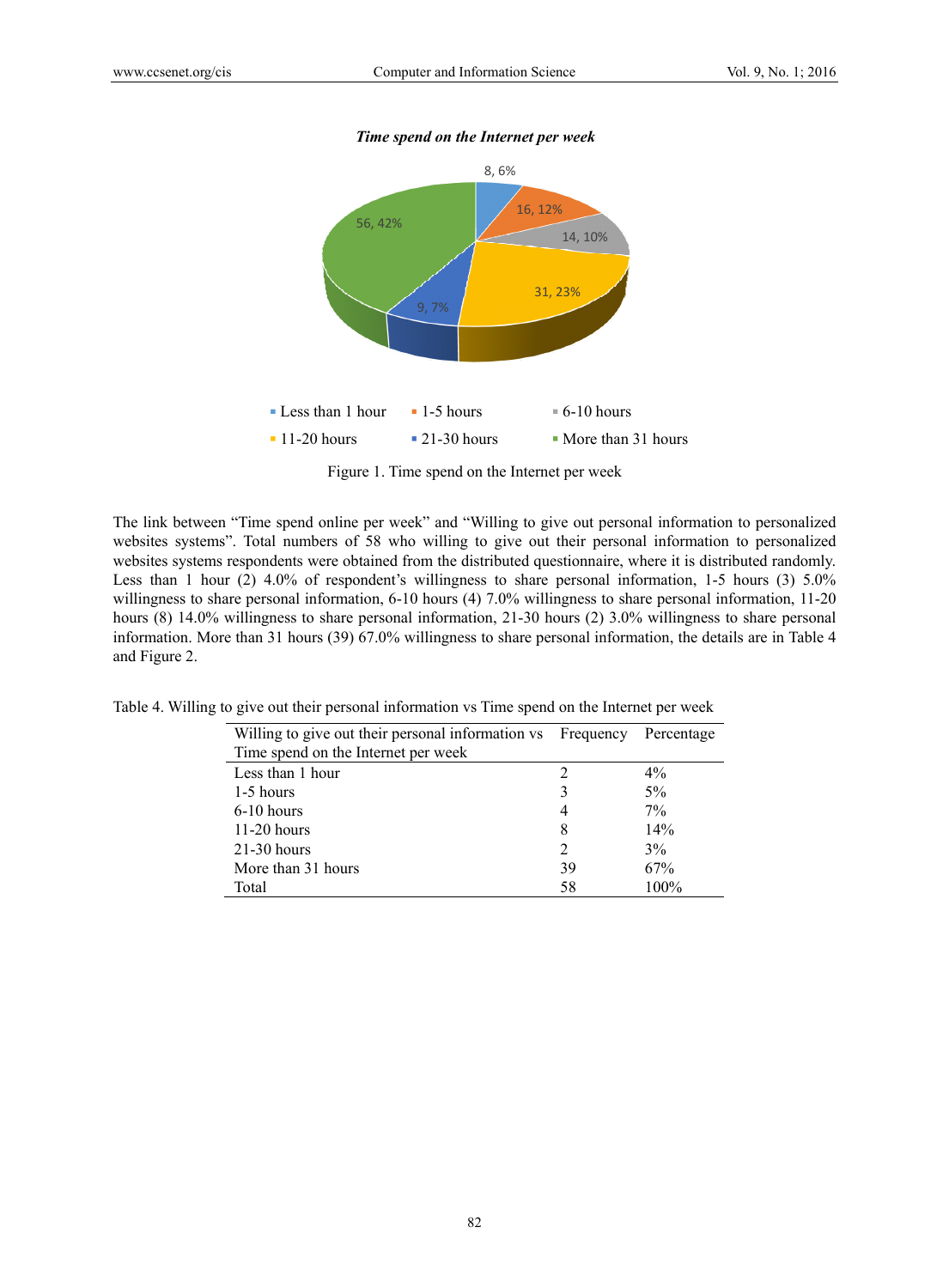

# *Willing to give out their personal information vs Time spend on the Internet per week*

Figure 2. Link between time spend online per week and willing to give out personal information to personalized

4.2.4 The Willingness for Sharing Personal Information Depends on Website System Design Total numbers of 134 respondents. (81) .60% of respondents answer "yes", (53) 40.0% answer "no". The details are in Table 5 and Figure 3.

Table 5. Willingness for sharing personal information depends on websites system design

| Willingness for sharing personal information | Frequency | Percentage |  |
|----------------------------------------------|-----------|------------|--|
| depends on websites system design            |           |            |  |
| Yes                                          | 81        | 60%        |  |
| No.                                          | 53        | 40%        |  |
| Total                                        | 134       | 100%       |  |





Figure 3. Willingness for sharing personal information depends on websites system design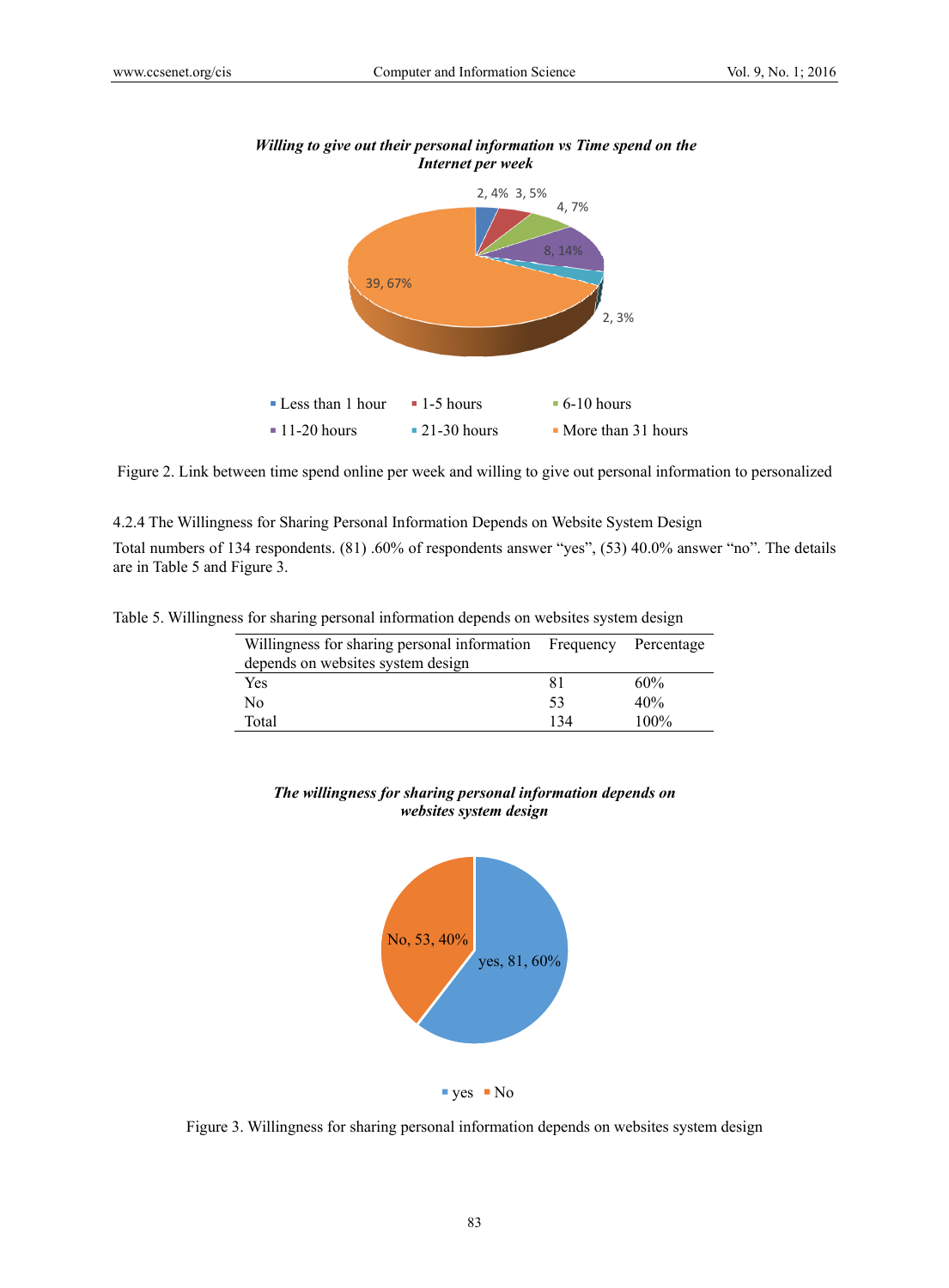## 4.2.5 Factors Increase Trust

*Item "Select applicable factors that increase your trust in a website to provide personal information"*. The respondents had to choose and rank their five factors increasing trust from a selection list. In light of the past researches and we used regular reports from the factors that increase trust to decide which factors were included in the selection lists. Factors that increase users trust in a website to provide personal information it obvious that the factor that increase users trust in a website to provide personal information are: The reputation of website operator and The design of a website, while the factors which less increase users trust in websites are the presence of a privacy seal and positive experience in the past. The details are in Table 6.

|  |  |  | Table 6. Factors that increase trust |  |
|--|--|--|--------------------------------------|--|
|--|--|--|--------------------------------------|--|

| Factor                                        | Frequency (Yes) | Percentage |
|-----------------------------------------------|-----------------|------------|
| The reputation of website operator            | 116 from 134    | 87%        |
| The design of a website                       | 97 from 134     | 72%        |
| The presence of a privacy statement or policy | 53 from 134     | 40%        |
| The presence of a privacy seal                | 46 from 134     | 34%        |
| Positive experience in the past               | 45 from 134     | 34%        |

Privacy of end-user concerns is a main weakness in personalization web systems. The concerns regarding the user privacy is increasing day-by-day. In fact, personalized systems require to assure privacy to the end-user and to help the existing web personalization of protecting privacy and personal information. An alternative solution is to use Human-Computer Interaction to address privacy issues of the end-user to be better and more efficient in giving personal information and increase the trust from the end user in these personalization web systems.

## **5. Personalized User Privacy Application Design**

End-users often do not have a correct understanding of where their personal data is stored and processed and to what entities their data is transferred. When designing and testing privacy-enhancing identity management systems, investigations are thus needed on how to evoke the correct mental models in users with regard to where, what data are transmitted and under whose control the data are stored and processed. Having a comprehensive mental model will be essential for them to estimate privacy risks correctly, to understand better how far personalized user privacy application design can protect their online privacy. The suggest approach will show to the end-user what is the required data should be entire, and by using the suggest approach can the end-user choice to add some other data or remove it from the list. It also, enable to the user where will save that data in the PC or in the server. From the respondents comments show there are a significant influence of the factor "hours online per week", the Personalized User Privacy Application Design should be designed further to include the user's needs and interests, where more information is obtained as the end-user has increase attraction by the Personalized websites. Thus, will increase hours online per week, in addition, the importance of trust in the online environment, describing some of the antecedents and consequences of trust, and provides guidelines for integrating trust into website design. The respondents comments discussed in the survey are presented under personalized user privacy application design.

As obvious from the survey results the willingness for sharing personal information depends on how users are asked for this information, as result as, the personalized user privacy application design considered that by using Add sign or Minus sign. Therefore the user will decide to share the information or not and share personal information depends on the user.

At personalized user privacy application design, we respect individuality and understand that everyone has different needs and tastes. We acknowledge that the standard look and feel of the browser, the user interface may not suit everyone, which is why we make it easy to personalize it. Based on the results discussed above, This study aims at reconciling the goals and methods of user modeling and personalization with privacy considerations, and to strive for best possible personalization within the boundaries set by privacy through including these results to design the new approach. In the following figures explain the personalized user privacy application design. Figure 6 shows all the fields that are required including the indicators and the details of indicators are mentioned in the legend, after legend box there are two main fields username and password, in front of them two indicators: Required not optional and sensitive data.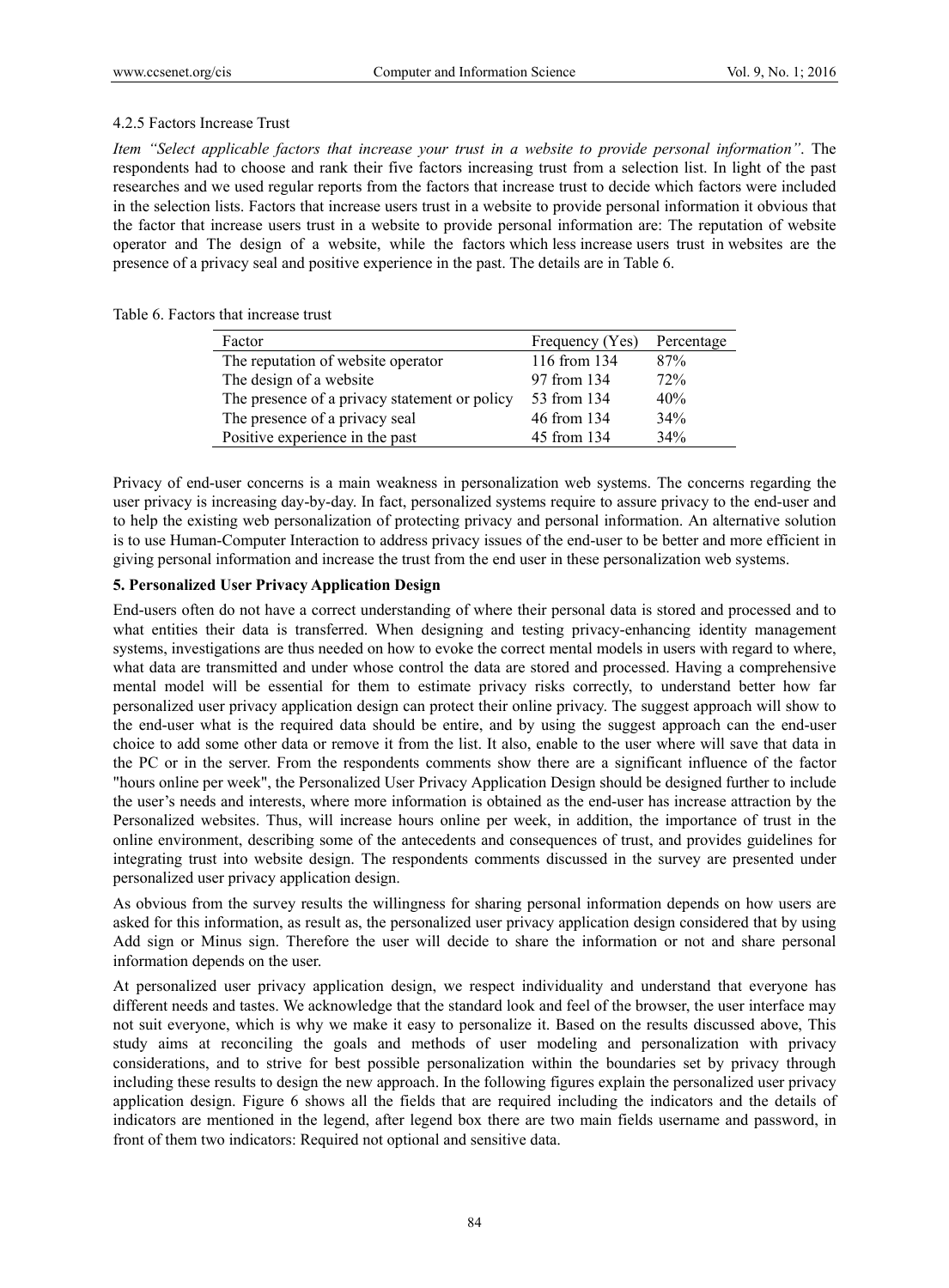|            |                   | ₩<br>Required not optional            |                                                |            |             | $\boldsymbol{\ast}$        | equired not optional                           |  |
|------------|-------------------|---------------------------------------|------------------------------------------------|------------|-------------|----------------------------|------------------------------------------------|--|
|            |                   | $\ddot{\mathbf{a}}$                   |                                                |            |             | $\bf{6}$<br>Sensitive data |                                                |  |
|            |                   | Sensitive data                        |                                                |            |             | -                          | User has the choice to remove it               |  |
|            |                   | User has the choice to remove it<br>- |                                                |            |             | ٠                          | User wants to keep it and fill the information |  |
|            |                   | ۰                                     | User wants to keep it and fill the information |            |             |                            |                                                |  |
| Username   |                   |                                       |                                                | Username   |             |                            |                                                |  |
|            | $*$ $\theta$      |                                       |                                                |            | $\bullet$ 8 |                            |                                                |  |
| Password   |                   |                                       |                                                | Password   | $* 8$       |                            |                                                |  |
|            | $*$ $\theta$      |                                       |                                                | Name       |             |                            |                                                |  |
| Name       | $-+8$             |                                       |                                                |            | $-+8$       |                            |                                                |  |
|            |                   |                                       |                                                |            |             |                            |                                                |  |
|            | <b>First Name</b> |                                       |                                                | Gender     |             |                            |                                                |  |
|            |                   | $-+8$                                 |                                                |            | -+          |                            |                                                |  |
|            | Last Name         |                                       |                                                | Occupation |             |                            |                                                |  |
|            |                   | $-+8$                                 |                                                |            | $-+$        |                            |                                                |  |
|            |                   |                                       |                                                | Email      |             |                            |                                                |  |
| Gender     |                   |                                       |                                                |            | $-+8$       |                            |                                                |  |
|            | -+                |                                       |                                                | Address    |             |                            |                                                |  |
| Occupation |                   |                                       |                                                |            | $-+8$       |                            |                                                |  |
|            | -+                |                                       |                                                |            |             |                            |                                                |  |
| Email      |                   |                                       |                                                |            |             |                            |                                                |  |
|            | $-+8$             |                                       |                                                |            |             |                            |                                                |  |
| Address    |                   |                                       |                                                |            |             |                            |                                                |  |
|            | $-+8$             |                                       |                                                |            |             |                            |                                                |  |
|            |                   |                                       |                                                |            |             |                            |                                                |  |
|            | Street 1          |                                       |                                                |            |             |                            |                                                |  |
|            |                   | $-+8$                                 |                                                |            |             |                            |                                                |  |
|            | Street 2          |                                       |                                                |            |             |                            |                                                |  |
|            |                   | $-+8$                                 |                                                |            |             |                            |                                                |  |
|            | City              | $-+8$                                 |                                                |            |             |                            |                                                |  |
|            | Country           |                                       |                                                |            |             |                            |                                                |  |
|            |                   | $-+8$                                 |                                                |            |             |                            |                                                |  |
|            | Post Code         |                                       |                                                |            |             |                            |                                                |  |
|            |                   | $-+8$                                 |                                                |            |             |                            |                                                |  |
|            |                   |                                       |                                                |            |             |                            |                                                |  |
|            |                   |                                       |                                                |            |             |                            |                                                |  |

Figure 4. Main page Figure 5. Active username and password fields

Figure 4 shows other fields as *Name*, *Gender*, *Occupation*, *Email* and *Address*. As noted the *Username* and *password* are active fields because it's required to fail it from the user. While the other fields it's optional, can the user choice to fill or remove it by using *Add* sign or *Minus* sign.



Figure 6. After user choice to fill the name field Figure 7. User choice to fill Gender field

Figure 6 shows after pressing *Add* sign it will show two more elaborated fields asking for *First name and last name.* As noted the *First name* and *last name* are active fields after press the *Add* sign. Figure 8 shows that the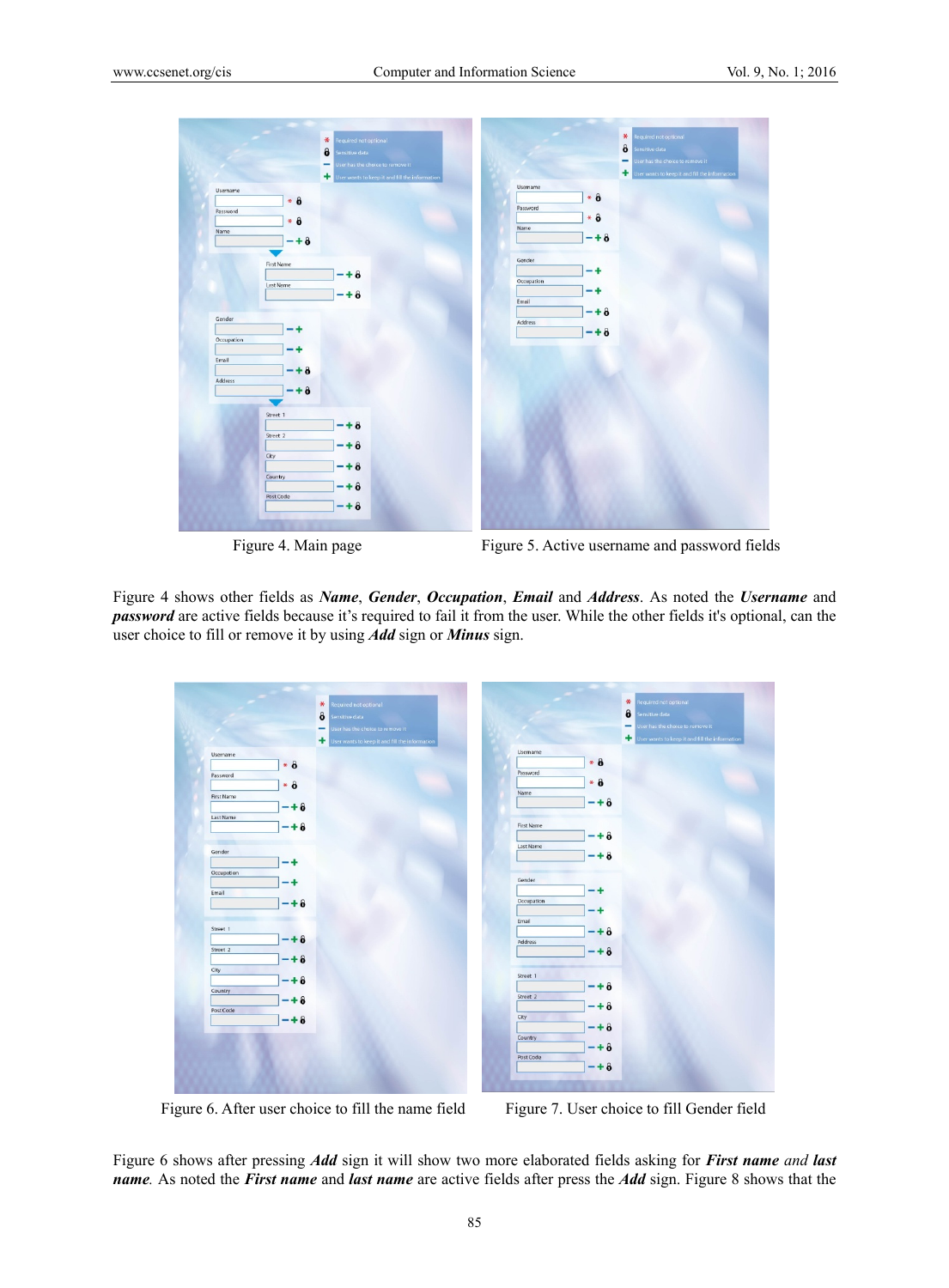user choice to fill the *Gender.* Figure 8 shows that the user choice to remove the *occupation* field.

 $\overline{a}$  $* \theta$ 

Figure 8. User choice to remove occupation field

#### **6. Results and Discussions**

HCI is a large research field in its own right. HCI's roots were in human factors and the design and evaluation of "man-machine" interfaces for airplanes and other complex and potentially dangerous mechanical systems. The first papers in what would later be known as HCI were in the 1970s and concerned the design of user interfaces in time-sharing systems. The field took off with the advent of personal computers and the single-user interface in the early 1980s. HCI's roots then were in cognitive-oriented, single-user interfaces. The so-called user interface.

HCI has since expanded to consider a variety of subareas design methodologies, usability and usability testing, intelligent interfaces, adaptive interfaces, and so on. Of particular interest here will be Computer-Supported Cooperative Work (CSCW), sometimes known as groupware. CSCW is interested in how groups of people work or interact together using computational technologies. Indeed, HCI has grown in general to consider organizational, institutional, and even societal factors affect how computer systems are put together and how users interact with systems. This has become increasingly important as systems are no longer single-user, but are also Internet-wide in their use.

Problems of trust websites and privacy concerns of web personalization are on-going. As personalized web systems it partially apply or fail to address the privacy issues in personalization. Despite of the personalized web system is incapable of providing highly relevant and meet users need and interest. In fact, a personalized websites systems should identify the exact needs of a user. The relevance of end users expectations of, and demand for, increase willingness of users to share personal information, there is a gap between system performance from the aspect of privacy issue and the online user's expectations and wants. Personalized privacy concern increases even if the personalized websites systems invests a lot in privacy.

The current research has two purposes. First, it is a first step to examining and investigating why users not willing to give out their personal information. To achieve that, this study looks at some elements for reasons for not giving personal information, Time spend on the Internet per week, websites system design and factors increase trust. Then, link between "Time spend online per week" and "Willing to give out personal information to personalized websites systems.

On the other hand, modifying the approach of personalized web through the use of Human-Computer Interaction models to enhance the quality of the current personalized web. By addressing the main privacy issues in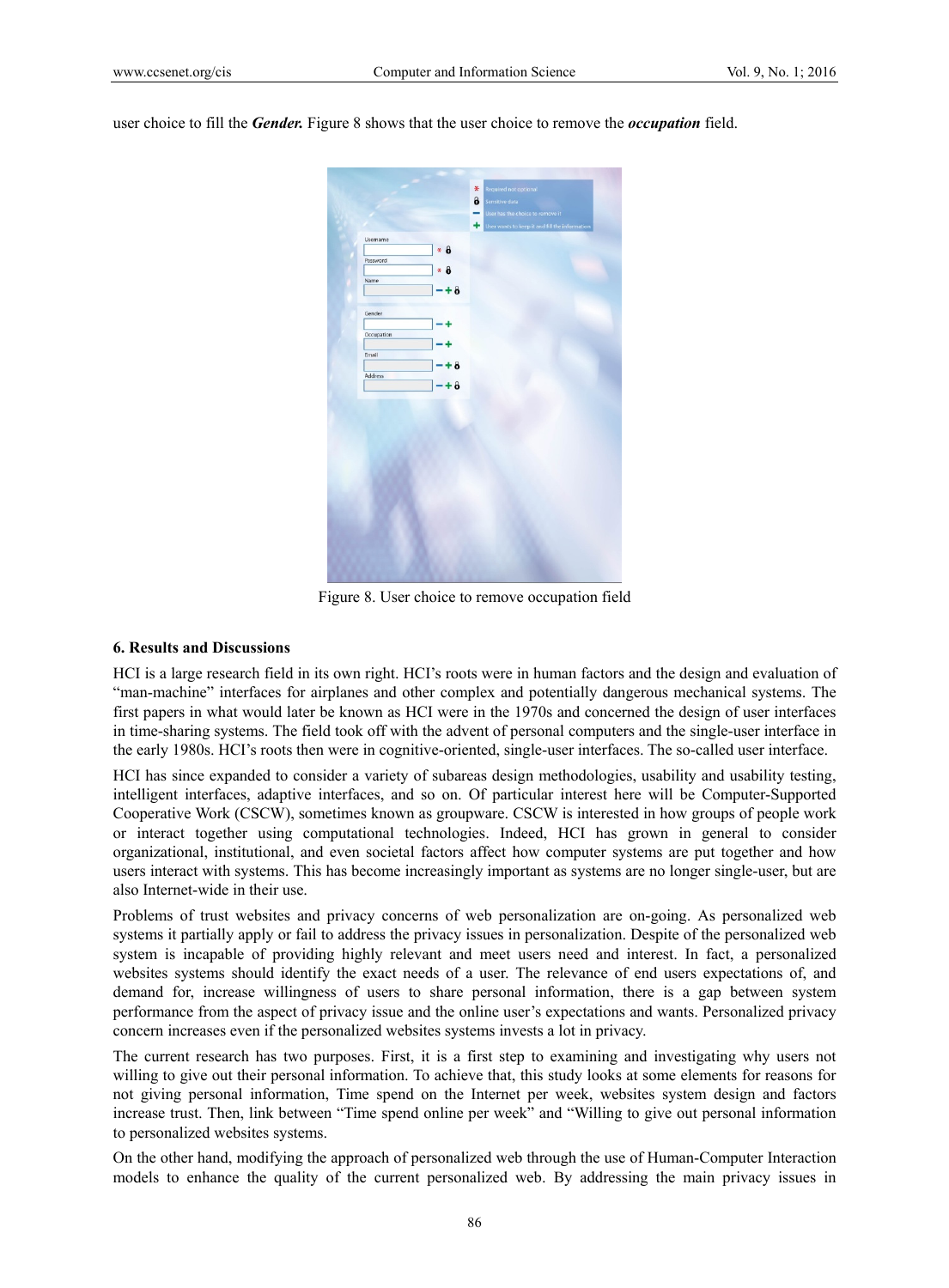human-computer interaction that helps the end-user trust the personalization web and website with his/her personal information and improve the quality of current personalized web.

In the improving quality of personalized web survey, discussed about "what are the main privacy issues that keep users from giving out their personal information on websites to provide personalization". The total numbers of the responders are 134. A pilot of this survey was undertaken to discover any possible problem in current personalization web, obstacles that making the End-Users not willing to give out their personal information and the factors effect on it. From the results of this survey for the main variables in revealed that:

- More than half of our study participants were not willing to disclose information regarding the privacy concerns.
- People who spend more time on Internet per week are more willing to give their personal information.
- Users responses are strongly dependent on how users were asked for personal information.
- It is much more likely to get a positive answer to indirect open question about sharing personal information, such as "how much time" or "how much information" rather than to a direct closed question.
- The most important things for a website is positive user reviews/comments. Next in importance is the design of a website, presence of privacy policy and/or privacy seal. The design is last in importance.

The results of this survey highlight ways in which instructional material should be clarified. The design of the websites it is important to increase willingness of users to share personal information, providing them with interesting content, therefore, they can spend more time on the site. The way of asking for this personal information such as simple and clear, and asking user's indirect open questions about sharing personal information.

#### **7. Conclusion**

Personalized systems need to take users privacy concerns into account. The most important issue that should be encountered in personalized web systems is privacy violation and privacy concern. Many users are reluctant to give away personal information. Privacy can be a key aspect of the user experience with computers, online systems, and new technologies. Knowing what to consider about users and their views of computer systems can only improve privacy mechanisms. Human-Computer Interaction (HCI) is the subfield of Computer Science that studies how people interact with and through computational technologies. In this paper has investigated the reasons for not giving personal information to personalized web systems. The elements effecting the end-users would be willing to give out their personal information to personalized web systems and examined how these elements influence users for giving personal information to personalized web systems. It also, investigating the concerns have a direct impact on quality of personalization that requires to collect personal data (such as the user's descriptions, preferences), and thereby makes accurate personalization based on user preferences. In order to accomplish the study objectives and improving quality of personalized web by implementing privacy through Human Computer Interaction. It helps the end-user trust the personalization web and website with his/her personal information and improve the quality of current personalized web. In general, human-computer interaction lead to a high level of competence and integrity trust. This study represents a first step toward understanding how design system using HCI affect users' trust in and their attitudes towards personalized content, and ultimately their behavioral intention to o give out their personal information.

#### **Acknowledgments**

The author wish to thank Qassim University, Kingdom of Saudi Arabia. This work was supported in part by a grant from Deanship of Scientific Research, Qassim University.

#### **References**

- Abrams, M. (2003). *Making Notices Work for Real People*. 25th International Conference of Data Protection & Privacy Commissioners, Sydney, Australia.
- Ackerman, M. S., Cranor, L., & Reagle, J. (1999). *Privacy in E-Commerce: Examining User Scenarios and Privacy Preferences*. In: Proceedings of the 1st ACM E-Commerce, Denver, Co, 1-8.
- Australian Bureau of Statistics. (2000). *Australians just love surfing–ABS*. Retrieved October 18, 2002, from http://www.abs.gov.au/Ausstats/abs@.nsf/Lookup/NT00013716
- Bamshad, M., Cooley, R., & Jaideep, S (2000). Automatic Personalization Based on Web Usage Mining. *OMMUNICATIONSOF THE ACM, 43*(8).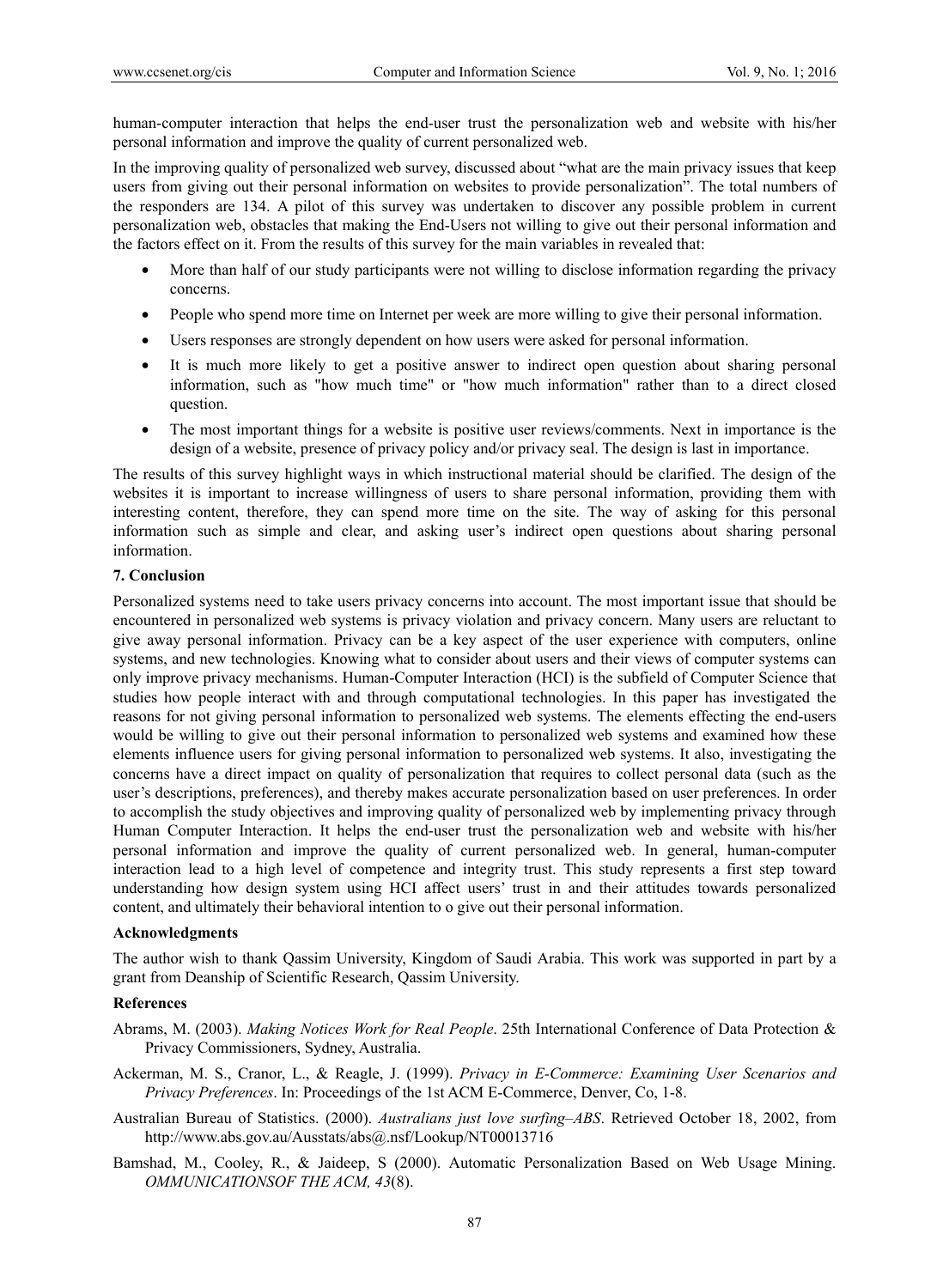- Berendt, B., & Teltzrow, M. (2005). *Addressing Users' Privacy Concerns for Improving Personalisation Quality: Towards an Integration of User Studies and Algorithm Evaluation*. http://dx.doi.org/10.1007/11577935\_4
- Bettina, B., & Teltzrow, M. (2005). *Addressing Users' Privacy Concerns for Improving Personalisation Quality: Towards an Integration Of User Studies and Algorithm Evaluation*. Intelligent Techniques in Web Personalisation. LNAI. Springer-Verlag. http://dx.doi.org/10.1007/11577935\_4
- Bloom, P. N., Milne G. R., & Adler, R. (1994). Avoiding misuse of new information technologies: legal and societal considerations. *Journal of Marketing, 58*(1), 98-110.
- Cranor, L. (2003). *I didn't buy it for myself ': Privacy and ecommerce personalisation*. In Proceedings of Workshop on Privacy in the Electronic Society, Washington, DC, USA: ACM Press.
- Cranor, L. F., Arjula, M., & Guduru, P. (2002). *Use of a P3P User Agent by Early Adopters*. In: ACM Workshop on Privacy in the Electronic Society, Washington, DC, USA, 1-10.
- Culnan, M. J., & Armstrong, P. K. (1999). Information privacy concerns, procedural fairness and impersonal trust: an empirical investigation. *Organization Science, 10*(1), 104-116.
- Culnan, M. J., & Milne, G. R. (2001). The Culnan-Milne Survey on Consumers & Online Privacy.
- Department for Trade and Industry. (2001). *Informing Consumers about E-Commerce*. Retrieved from http://www.mori.com/polls/2001/pdf/dti-e-commerce.pdf
- Earp, J. B., & Baumer, D. C. (2003). Innovative Web Use to Learn About Consumer Behaviour and Online Privacy. *Communications of the ACM, 46*(4), 81-83.
- Eirinaki, M., & Vazirgiannis, M. (2003). Web Mining for Web Personalisation. *ACM Transactions on Internet Technology, 3*(1), 1–27. http://dx.doi.org/10.1145/643477.643478
- Gefen, D. (2000). E-Commerce: The Role of Familiarity and Trust. *Qmega, 28*(6), 725-737. http://dx.doi.org/10.1016/S0305-0483(00)00021-9
- Groot, D. R. A., Boonk, M. L., Brazier, F. M. T., & Oskamp, A. (2005). An earlier version of this paper has been published in the proceedings of the 4th International Workshop on the Law and Electronic Agents 2005 (LEA '05), available on lea-online.net.
- Hui, K. L. (2004). *Privacy, Information Presentation, and Question Sequence*. Retrieved from http://www.comp.nus.edu.sg/~lung/sequence.pdf
- Iachello, G., & Hong, J. (2007). *End-User Privacy in Human-Computer Interaction*. http://dx.doi.org/10.1561/1100000004
- International Labour Organization. (1993). Workers Privacy Part II: Monitoring and Surveillance in the Workplace Conditions of Work. *Special Series on Workers Privacy, Digest, 12*(1).
- Jarvenpaa, S. L., Tractinsky, N., & Vitale, M. (2000). Consumer trust in an Internet store. *Information Technology and Management, 1*(1), 45-71. http://dx.doi.org/10.1023/A:1019104520776
- Kardes, F. R. (1996). In Defence of Consumer Experimental Psychology. *Journal of Consumer Psychology, 5*(3), 279-296. http://dx.doi.org/10.1207/s15327663jcp0503\_04
- Klusch, M. (2001). Information agent technology for the Internet: A survey. *Data knowl. Eng., 36*(3), 337-372. http://dx.doi.org/10.1016/S0169-023X(00)00049-5
- Kobsa, A., Koenemann, J., & Pohl, W. (2001). Personalised Hypermedia Presentation Techniques for Improving Customer Relationships. *The Knowledge Engineering Review, 16*(2), 111-155. http://dx.doi.org/10.1017/S0269888901000108
- Kramer, J., Noronha, S., & Vergo, J. (2000). A user-centered design approach to personalization. *Communications of the ACM, 3*(8), 44-48.
- Leathern, R. (2002). Online Privacy. Payments and Transactions. Jupiter Research, New York. Notices: Summary of Responses. In: Interagency Public Workshop: Get Noticed: Effective.
- Lin, H., & Wang, Y. (2006). An Examination of the Determinants of Customer Loyalty in Mobile Commerce Contexts. *Information & Management, 43*(3), 271-282. http://dx.doi.org/10.1016/j.im.2005.08.001
- Mackay, W. (1991). *Triggers and barriers to customizing software*. CHI '91. http://dx.doi.org/10.1145/108844.108867
- Moor, J. H. (1997). Towards a Theory of Privacy in the Information Age. *Computers and Society, 2*(3), 27–32.